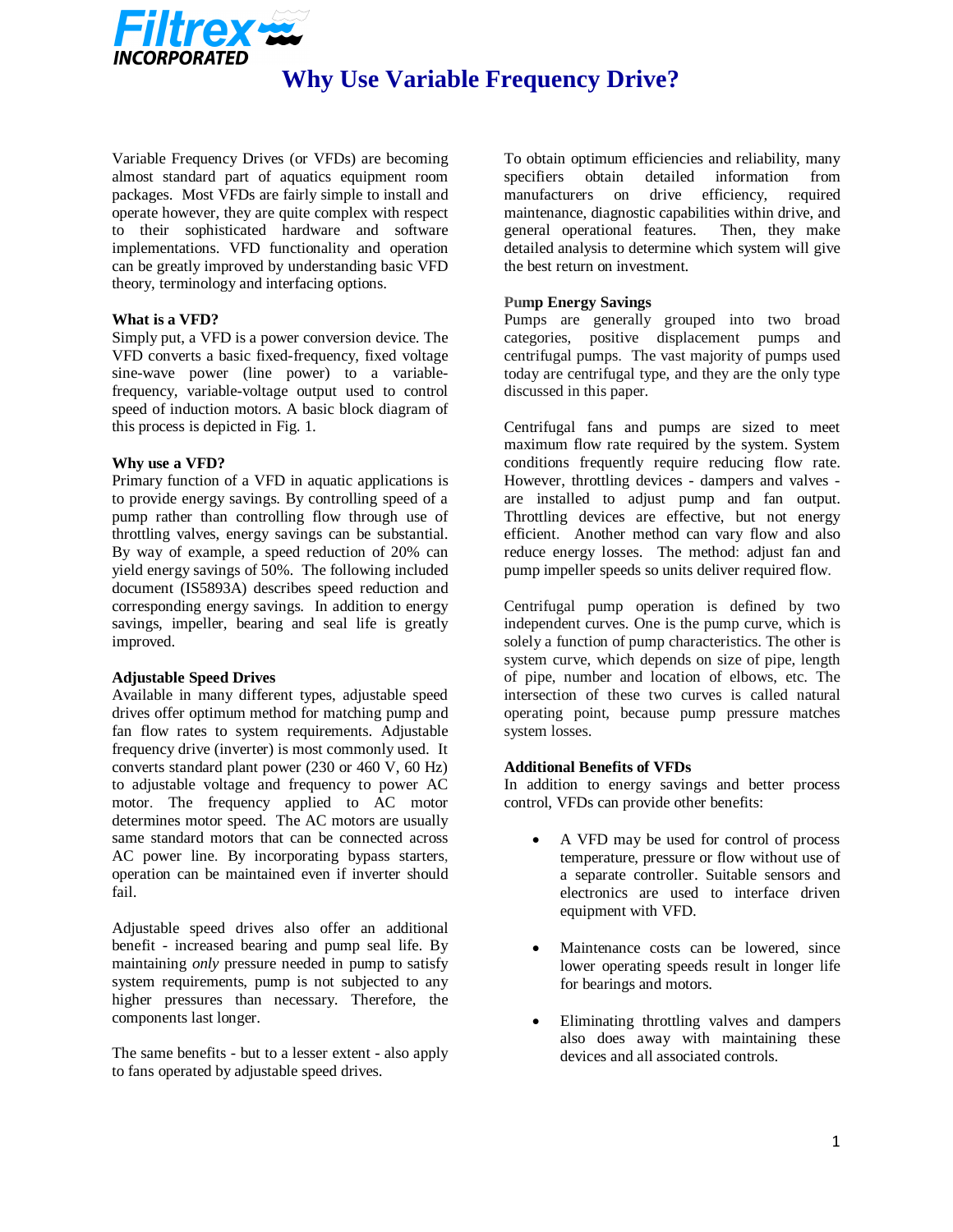- A soft starter for motor is no longer required.
- Controlled ramp-up speed in a liquid system can eliminate water hammer problems.
- Ability of a VFD to limit torque to a userselected level can protect driven equipment that cannot tolerate excessive torque.

### **Analyze System as a Whole**

Since process of converting incoming power from one frequency to another will result in some losses, energy savings must always come from optimizing performance of the complete system. First step in determining energy savings potential of a system is to thoroughly analyze operation of entire system. Detailed knowledge of equipment operation and process requirements are required in order to ensure energy savings. In addition, type of VFD, features offered, and overall suitability for application should be considered.

## **Internal Configuration (see Fig. 2)**

VFDs contain  $(3)$  primary sections:

- 1. Rectifier Circuit consists of diodes, SCRs, or insulated gate bipolar transistors. These devices convert AC line power to direct current.
- 2. DC Bus consists of capacitors that filter and store the DC charge.
- 3. Inverter consists of high-voltage, highpower transistors that convert DC power to a variable-frequency, variable-voltage AC output delivered to load.



## **INTERNAL BYPASS PANEL**

#### **Secondary Section**

VFDs also contain a powerful microprocessor which controls inverter circuit to produce an almost pure variable-frequency sinusoidal voltage delivered to load. The microprocessor also controls input / output configurations, drive settings, fault conditions and communication protocols.

#### **TYPES OF VFDS**

### **Basic Configuration (See Fig 3**)

This configuration, sometimes referred to as a "shoebox on the wall" is the least expensive option of the three major types. It features a basic drive connected between the line and the load. Speed control is generally operator initiated either through a front panel keypad or speed potentiometer. Functionality and features on this type of drive are generally limited. It should be noted that an external disconnect is required and that this type of drive may not be suitable for filter room applications due to the harsh environment and the lack of a secondary enclosure. One major issue with this type of drive is that being the sole load driving component, a failure of the drive will bring the entire system down until the drive is removed from service for repair or replacement.



**BASIC CONFIGURATION** 

## **Two Contactor Bypass (See Fig 4)**

This configuration is a step up from basic "shoe box". It generally features a secondary enclosure (NEMA 1 or 12) with additional control circuitry and (2) contactors which can bypass drive circuitry allowing manual control of load through conventional across the line motor starter control in many cases. It should be noted that while the output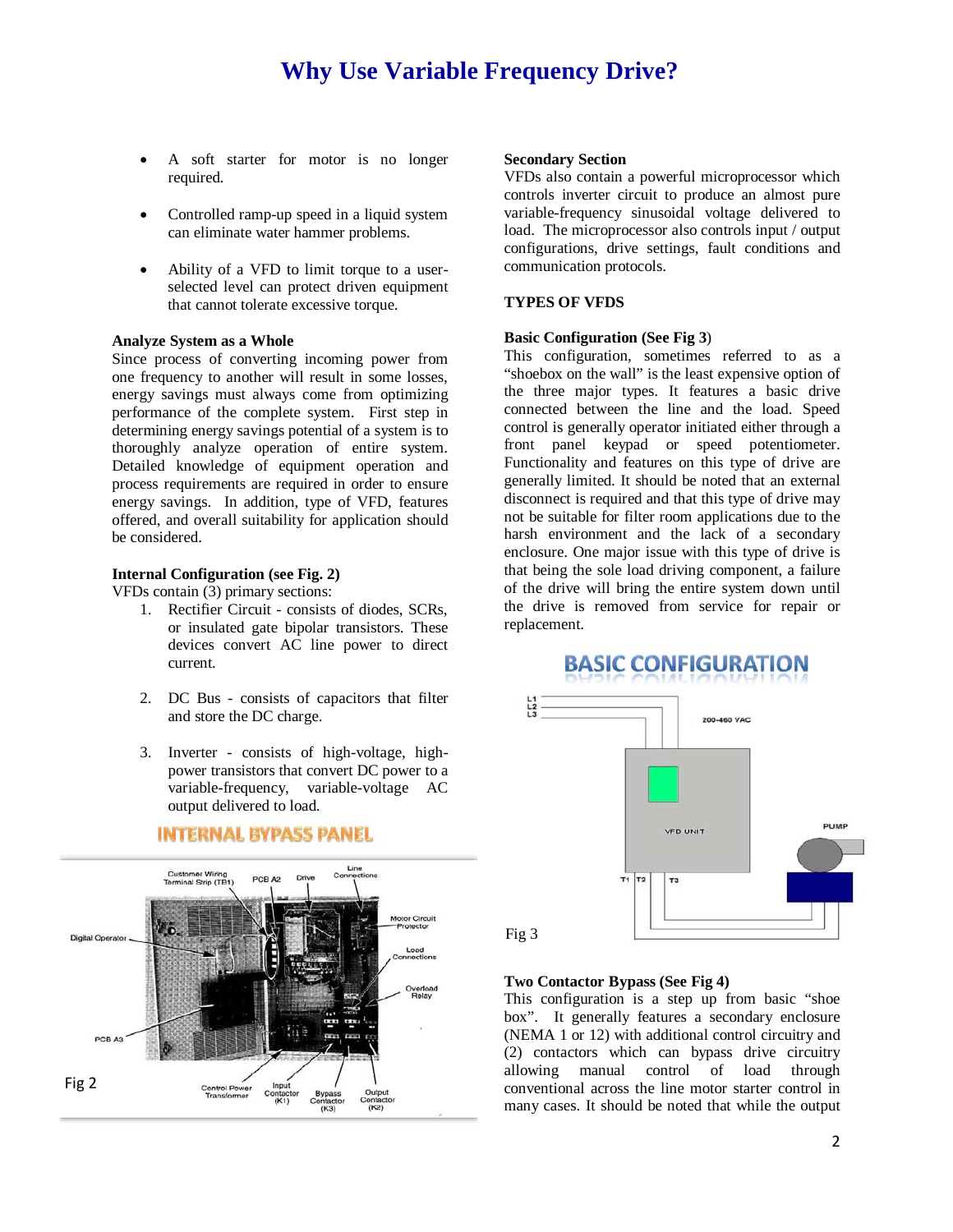sections of the drive are isolated from the load, the drive input sections are not and that failure of input section components may still prevent manual system operation. This type of drive may or may not include a service disconnect and additional load protection.



#### **Three Contactor Bypass (See Fig 5)**

A three contactor bypass features a secondary enclosure (NEMA 1 or 12), additional control circuitry and (3) contactors which in bypass mode completely isolate the drive unit ensuring functionality in case of drive failure. In addition, virtually all of this type of unit feature a code compliant service disconnects and "rapid trip" input circuit breaker which affords the drive substantial protection in the event of power surges and lightning strikes.

## **THREE CONTACTOR BYPASS**



## **Control Methodologies**

#### **Stand Alone**

In this configuration, speed commands for the drive are entered through a panel mounted keypad or a manual speed potentiometer. System flow rates must be monitored by facility operator and manually

adjusted as required much as they may be when manual throttling valves are employed. This can be problematic as it requires continual adjustment to compensate for filter loading and pressure drops following filter regeneration. Similarly sand systems generally require periodic adjustment following backwashing and during the filter run to compensate for filter loading.

#### **Closed Loop Control**

Closed loop or integrated control employs a feedback signal to the drive allowing the drive to compensate for filter loading conditions, valve sequencing, and other downstream conditions that may affect system flow rates. The feedback element in aquatic systems is typically via the use of a flow sensor placed in the pump discharge line (preferred) or the return line to the pool or water feature. This configuration virtually eliminates operator error and routine adjustment to the system. (See Below)





## **INTERCONNECTION DIAGRAM**

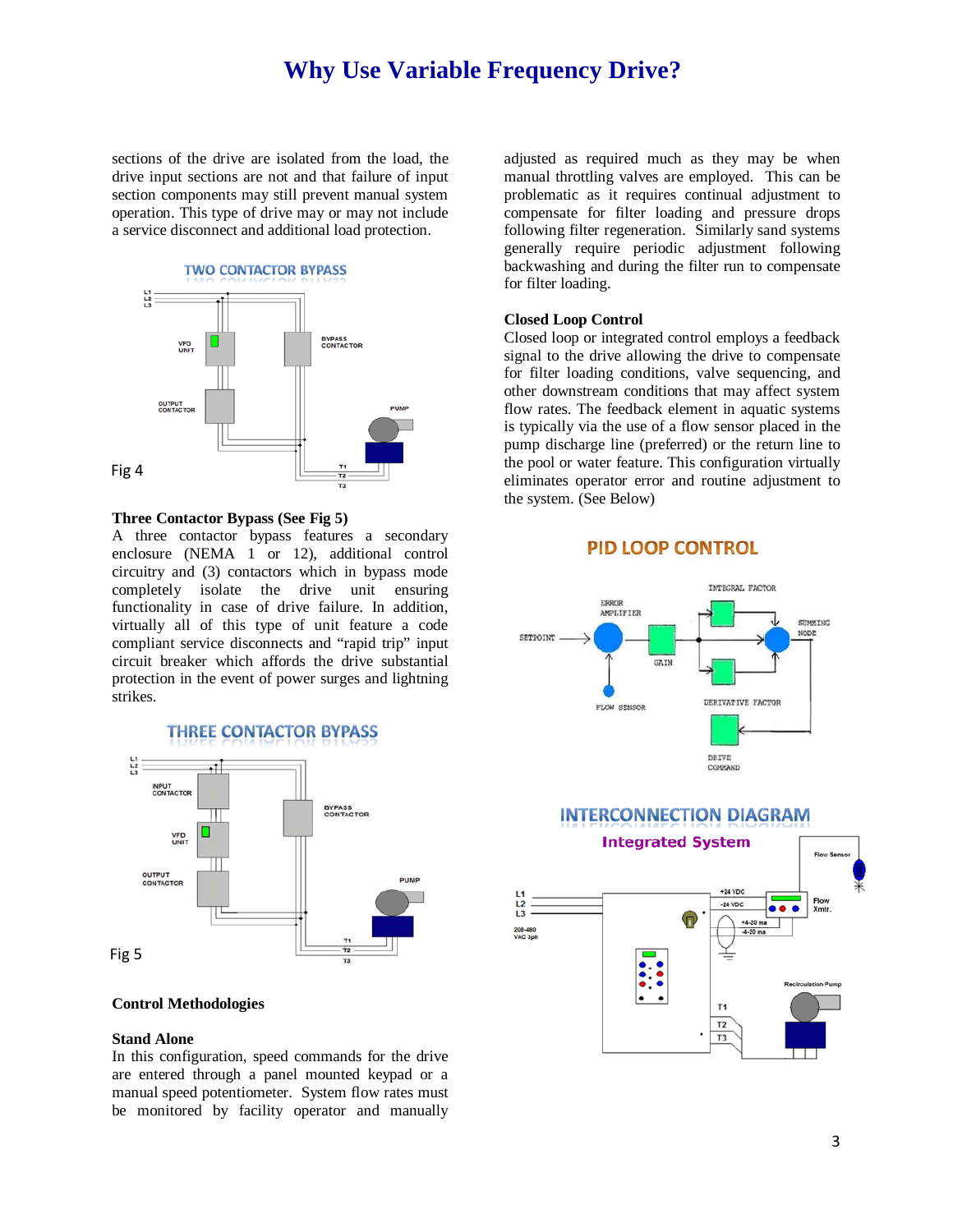While this is the preferred method of control, careful consideration should be give to the selection of components (flow sensor, flow transmitter, and VFD) to ensure compatibility and reliability. There are many factors involved in putting together this type of system. A few equipment features to be considered are type of sensor (paddle wheel/magnetic), flow transmitter features (programmable loop range, signal averaging, test/diagnostic functions, English/metric display, low/high flow alarms & etc, and VFD control functions (20 Ma follower, PI/PID control, signal high/low default options and others). While the above may seem a bit more complex, it (if implemented properly) takes advantage of the power and features of individual components while making system transparent and friendly to user.

#### **Fully Integrated System**

A further enhancement of the above is a fully integrated system (see fig). In a fully integrated system the individual components are incorporated into the filter control scheme, effectively utilizing the power and features of the filter controller, further expanding the capabilities of the complete package. In essence all of the individual components function as a whole, communicating with each other to take advantage of their combined features. In the Filtrex system, the flow meter is incorporated into the filter controller cabinet eliminating external power supplies minimizing field wiring requirements. In addition, low flow alarm outputs are routed to the internal computer to afford system shutdown in the event of valve/pump failure or other flow related faults. The internal computer also communicates with the VFD over communication lines to monitor faults/status, operator control settings (preventing operator errors), and other internal drive conditions. This methodology can add features such as time of day flow control, building management system communications, text message status reporting, power failure restart and



many others. Again, this greatly enhances the capabilities of the system while preserving transparency and ease of use.

## **Drive Features**

No discussion of Variable Speed Drives would be complete without taking into account drive features. Drive features vary widely among classes of drives and various manufacturers of same. Filtrex, Inc. has been supplying variable speed drive to the aquatics industry for over 20 years. It is our belief that we are among the most knowledgeable in the industry and based on experience provide the most sophisticated and fully integrated packages available with the features that are necessary for a simple and successful plug and play installation.

Among the features we recommend are:

- 1. Code compliant disconnect with "instant trip" motor protection breaker
- 2. Full 3 contactor bypass
- 3. Built in Hand-Off-Auto-Bypass mode selection
- 4. Full NEMA 1 or 12 secondary enclosure (depending on application)
- 5. Coast to stop/ramp to stop option
- 6. Programmable ramp speeds
- 7. Loss of feedback detection/default speed operation
- 8. Phase loss/ground fault detection
- 9. Low torque detection (dry pump/loss of prime)
- 10. High torque detection (pump/motor/bearing failure)
- 11. Full PID flow control functions
- 12. Sequence input for precoat recycle control
- 13. Multiple (2 or more) safety interlock inputs
- 14. Building automation/communications (RS-422/485, CANBUS, LONWORKS,
- APPOGEE, BACNET, ETHERNET, etc.) 15. DC injection braking
- 16. Programmable jump frequencies
- 17. Programmable voltage/frequency pattern (allows wider selection of pump motors)
- 18. Programmable carrier frequency (allows longer wire runs to pump where necessary)
- 19. Energy saving mode (monitors motor flux and maintains minimum slip for additional electrical savings)

#### **Engineered Systems Approach**

We at Filtrex have always felt that filter room equipment should always be considered a system